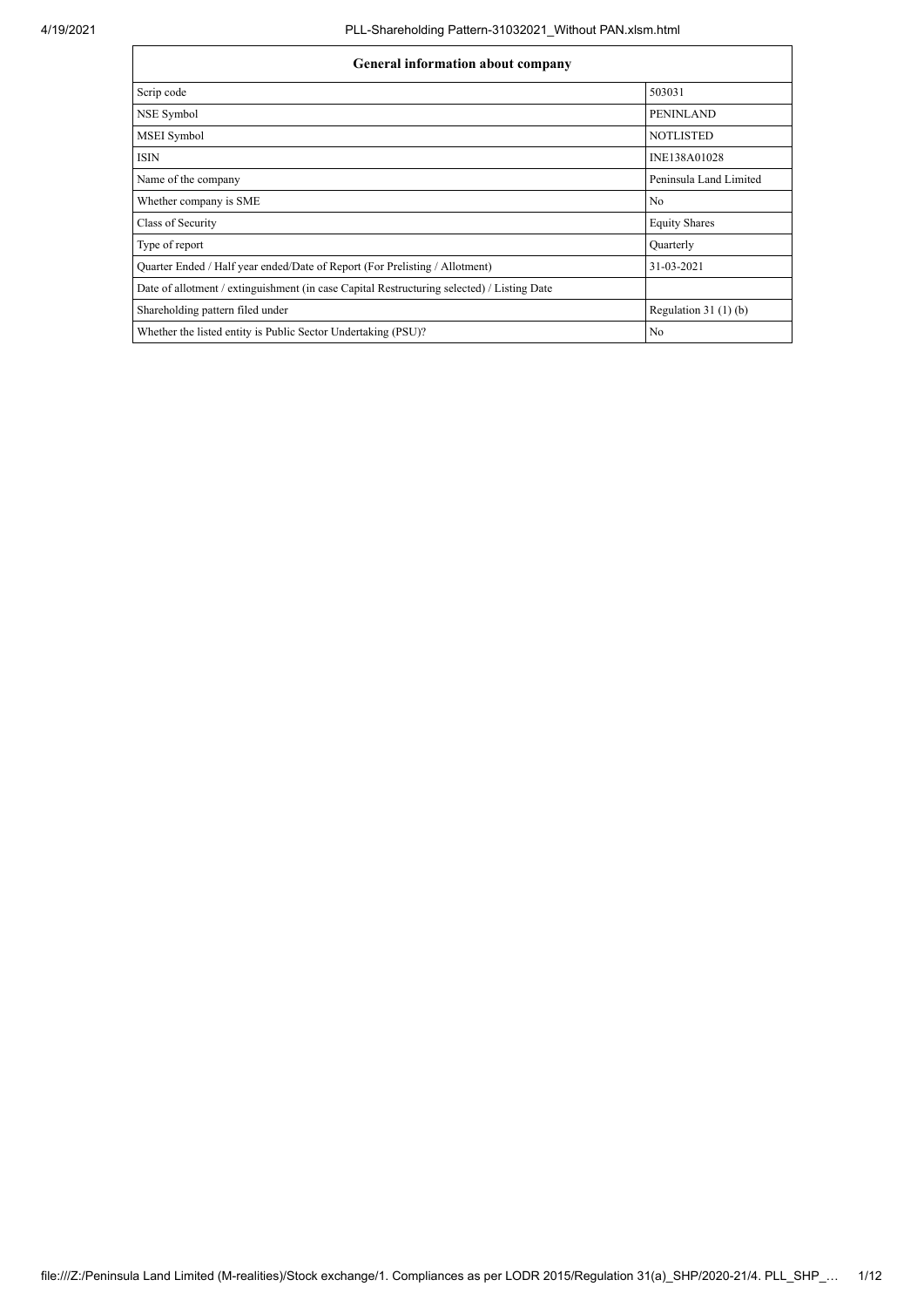|                | <b>Declaration</b>                                                                        |                |                                |                       |                             |  |  |  |  |  |  |  |  |
|----------------|-------------------------------------------------------------------------------------------|----------------|--------------------------------|-----------------------|-----------------------------|--|--|--|--|--|--|--|--|
| Sr.<br>No.     | Particular                                                                                | Yes/No         | Promoter and<br>Promoter Group | Public<br>shareholder | Non Promoter-<br>Non Public |  |  |  |  |  |  |  |  |
|                | Whether the Listed Entity has issued any partly paid up shares?                           | No             | N <sub>0</sub>                 | N <sub>0</sub>        | N <sub>o</sub>              |  |  |  |  |  |  |  |  |
| $\overline{2}$ | Whether the Listed Entity has issued any Convertible Securities<br>$\Omega$               | N <sub>o</sub> | N <sub>0</sub>                 | N <sub>0</sub>        | N <sub>0</sub>              |  |  |  |  |  |  |  |  |
| 3              | Whether the Listed Entity has issued any Warrants?                                        | N <sub>0</sub> | N <sub>0</sub>                 | N <sub>0</sub>        | N <sub>0</sub>              |  |  |  |  |  |  |  |  |
| $\overline{4}$ | Whether the Listed Entity has any shares against which<br>depository receipts are issued? | N <sub>0</sub> | N <sub>0</sub>                 | N <sub>0</sub>        | N <sub>0</sub>              |  |  |  |  |  |  |  |  |
| 5              | Whether the Listed Entity has any shares in locked-in?                                    | No             | N <sub>0</sub>                 | N <sub>0</sub>        | N <sub>0</sub>              |  |  |  |  |  |  |  |  |
| 6              | Whether any shares held by promoters are pledge or otherwise<br>encumbered?               | N <sub>0</sub> | N <sub>o</sub>                 |                       |                             |  |  |  |  |  |  |  |  |
| $\overline{7}$ | Whether company has equity shares with differential voting<br>rights?                     | N <sub>0</sub> | N <sub>0</sub>                 | No                    | N <sub>0</sub>              |  |  |  |  |  |  |  |  |
| 8              | Whether the listed entity has any significant beneficial owner?                           | Yes            |                                |                       |                             |  |  |  |  |  |  |  |  |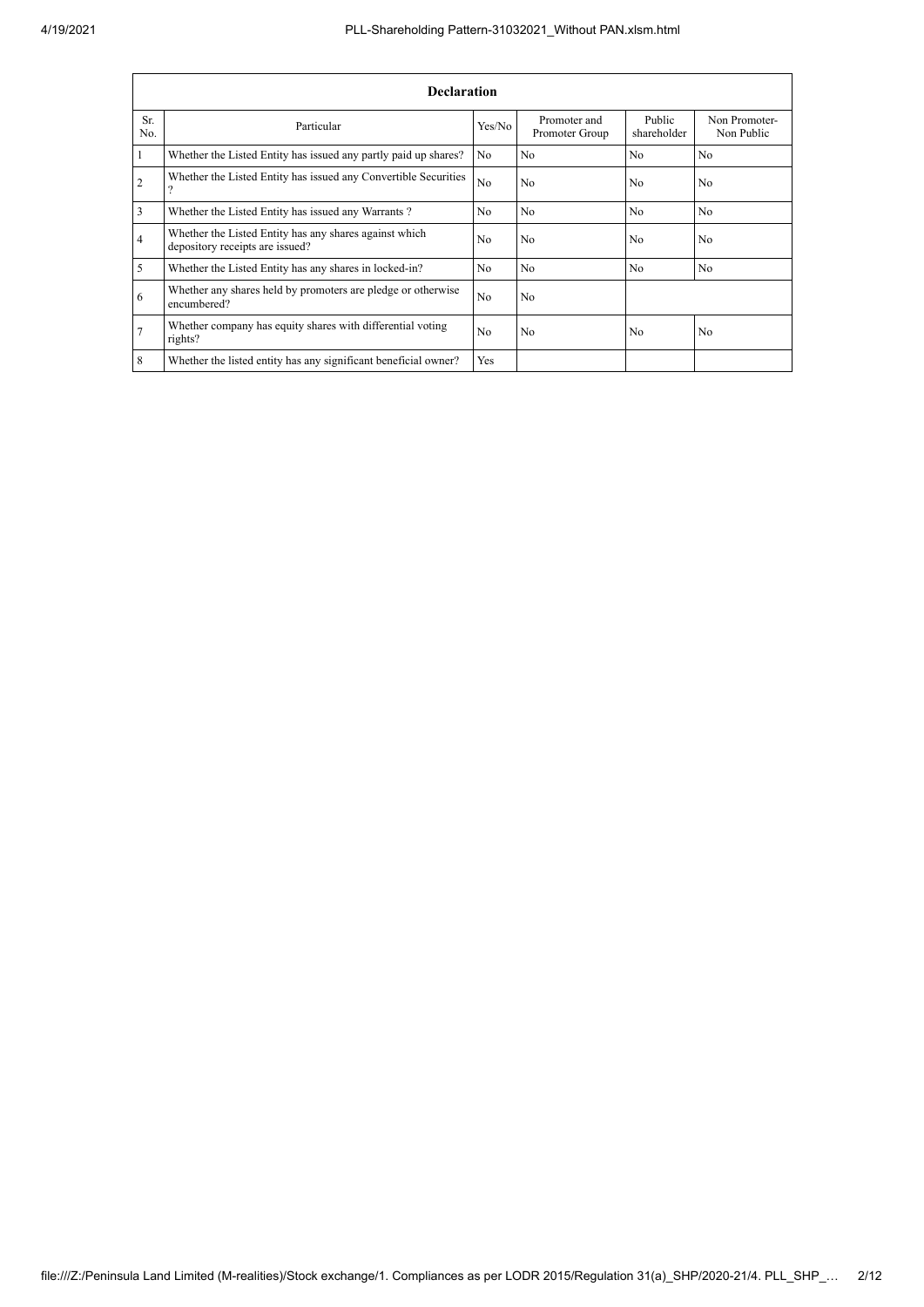|                   |                                                |                                  |                                        |                           |                                              |                                         | <b>Table I - Summary Statement holding of specified securities</b> |                           |                                            |           |                     |  |
|-------------------|------------------------------------------------|----------------------------------|----------------------------------------|---------------------------|----------------------------------------------|-----------------------------------------|--------------------------------------------------------------------|---------------------------|--------------------------------------------|-----------|---------------------|--|
|                   | Category                                       |                                  | No. of                                 | No. Of<br>Partly<br>paid- | No. Of<br>shares                             | Total nos.                              | Shareholding<br>as a % of total<br>no. of shares                   | of securities (IX)        | Number of Voting Rights held in each class |           |                     |  |
| Category<br>$($ I | of<br>shareholder                              | Nos. Of<br>shareholders<br>(III) | fully paid<br>up equity<br>shares held | up<br>equity              | underlying<br>Depository<br>Receipts<br>(VI) | shares held<br>$(VII) =$<br>$(IV)+(V)+$ | (calculated as<br>per SCRR,                                        | No of Voting (XIV) Rights | Total as a                                 |           |                     |  |
|                   | (II)                                           |                                  | (IV)                                   | shares<br>held<br>(V)     |                                              | (VI)                                    | 1957) (VIII)<br>As a % of<br>$(A+B+C2)$                            | Class eg:<br>X            | Class<br>eg:y                              | Total     | $%$ of<br>$(A+B+C)$ |  |
| (A)               | Promoter<br>$\&$<br>Promoter<br>Group          | 10                               | 172024333                              |                           |                                              | 172024333                               | 61.61                                                              | 172024333                 |                                            | 172024333 | 61.61               |  |
| (B)               | Public                                         | 51170                            | 107176887                              |                           |                                              | 107176887                               | 38.39                                                              | 107176887                 |                                            | 107176887 | 38.39               |  |
| (C)               | Non<br>Promoter-<br>Non Public                 |                                  |                                        |                           |                                              |                                         |                                                                    |                           |                                            |           |                     |  |
| (C1)              | <b>Shares</b><br>underlying<br><b>DRs</b>      |                                  |                                        |                           |                                              |                                         |                                                                    |                           |                                            |           |                     |  |
| (C2)              | Shares held<br>by<br>Employee<br><b>Trusts</b> |                                  |                                        |                           |                                              |                                         |                                                                    |                           |                                            |           |                     |  |
|                   | Total                                          | 51180                            | 279201220                              |                           |                                              | 279201220                               | 100                                                                | 279201220                 |                                            | 279201220 | 100                 |  |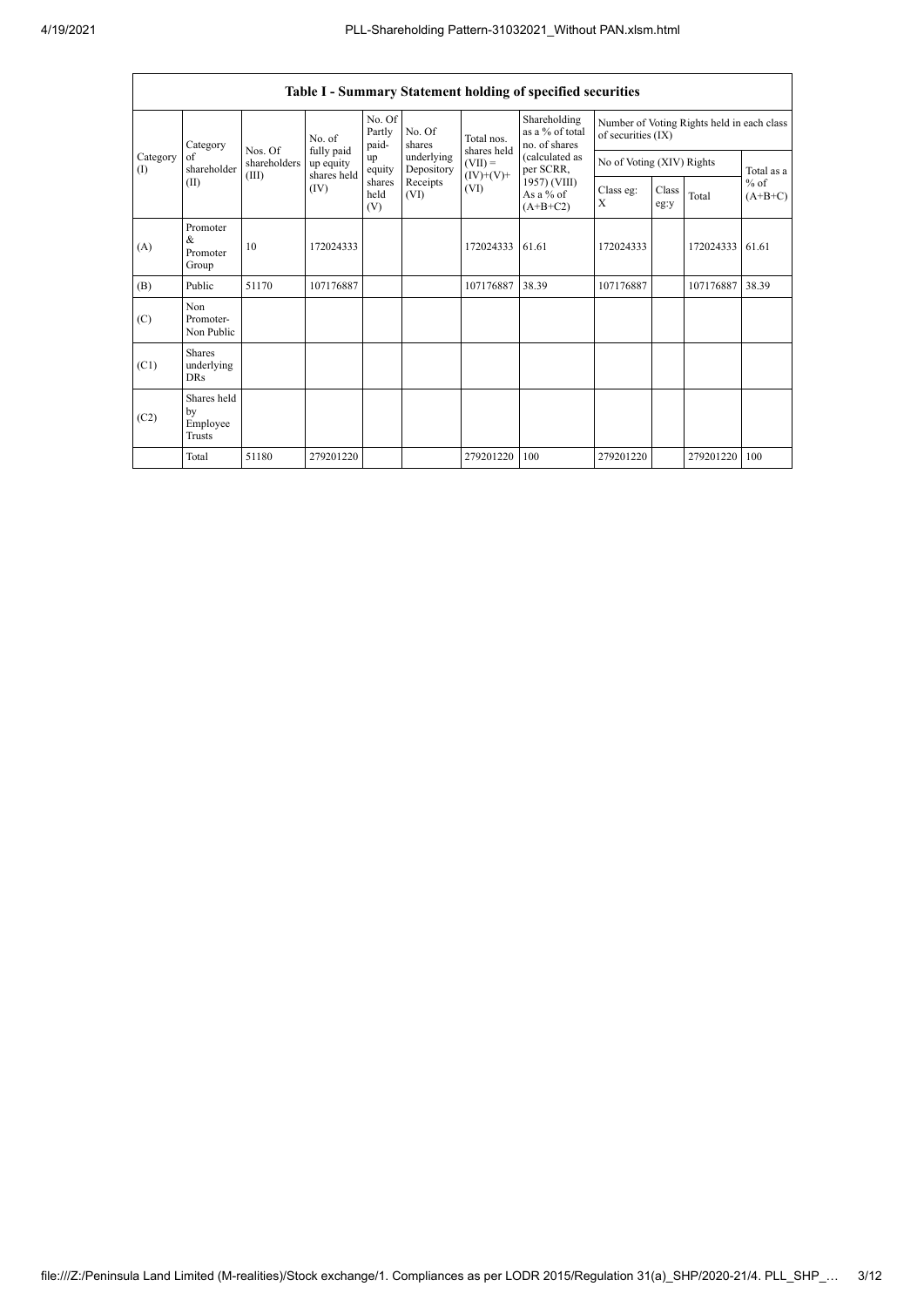|          |                                                |                                               |                                       |                                                           | Table I - Summary Statement holding of specified securities                                |            |                                                  |                         |                                                         |                                       |
|----------|------------------------------------------------|-----------------------------------------------|---------------------------------------|-----------------------------------------------------------|--------------------------------------------------------------------------------------------|------------|--------------------------------------------------|-------------------------|---------------------------------------------------------|---------------------------------------|
| Category | Category<br>of                                 | No. Of<br>Shares<br>Underlying<br>Outstanding | No. of<br><b>Shares</b><br>Underlying | No. Of Shares<br>Underlying<br>Outstanding<br>convertible | Shareholding, as a %<br>assuming full<br>conversion of<br>convertible securities (         |            | Number of<br>Locked in<br>shares (XII)           | <b>Shares</b><br>(XIII) | Number of<br>pledged or<br>otherwise<br>encumbered      | Number of<br>equity shares<br>held in |
| $($ I    | shareholder<br>(II)                            | convertible<br>securities<br>(X)              | Outstanding<br>Warrants<br>$(X_i)$    | securities and<br>No. Of<br>Warrants (Xi)<br>(a)          | as a percentage of<br>diluted share capital)<br>$(XI) = (VII)+(X) As a %$<br>of $(A+B+C2)$ | No.<br>(a) | As a<br>$%$ of<br>total<br>Shares<br>held<br>(b) | No.<br>(a)              | As a<br>$%$ of<br>total<br><b>Shares</b><br>held<br>(b) | dematerialized<br>form $(XIV)$        |
| (A)      | Promoter<br>$\&$<br>Promoter<br>Group          |                                               |                                       |                                                           | 61.61                                                                                      |            |                                                  |                         |                                                         | 172024333                             |
| (B)      | Public                                         |                                               |                                       |                                                           | 38.39                                                                                      |            |                                                  |                         |                                                         | 104140756                             |
| (C)      | Non<br>Promoter-<br>Non Public                 |                                               |                                       |                                                           |                                                                                            |            |                                                  |                         |                                                         |                                       |
| (C1)     | <b>Shares</b><br>underlying<br><b>DRs</b>      |                                               |                                       |                                                           |                                                                                            |            |                                                  |                         |                                                         |                                       |
| (C2)     | Shares held<br>by<br>Employee<br><b>Trusts</b> |                                               |                                       |                                                           |                                                                                            |            |                                                  |                         |                                                         |                                       |
|          | Total                                          |                                               |                                       |                                                           | 100                                                                                        |            |                                                  |                         |                                                         | 276165089                             |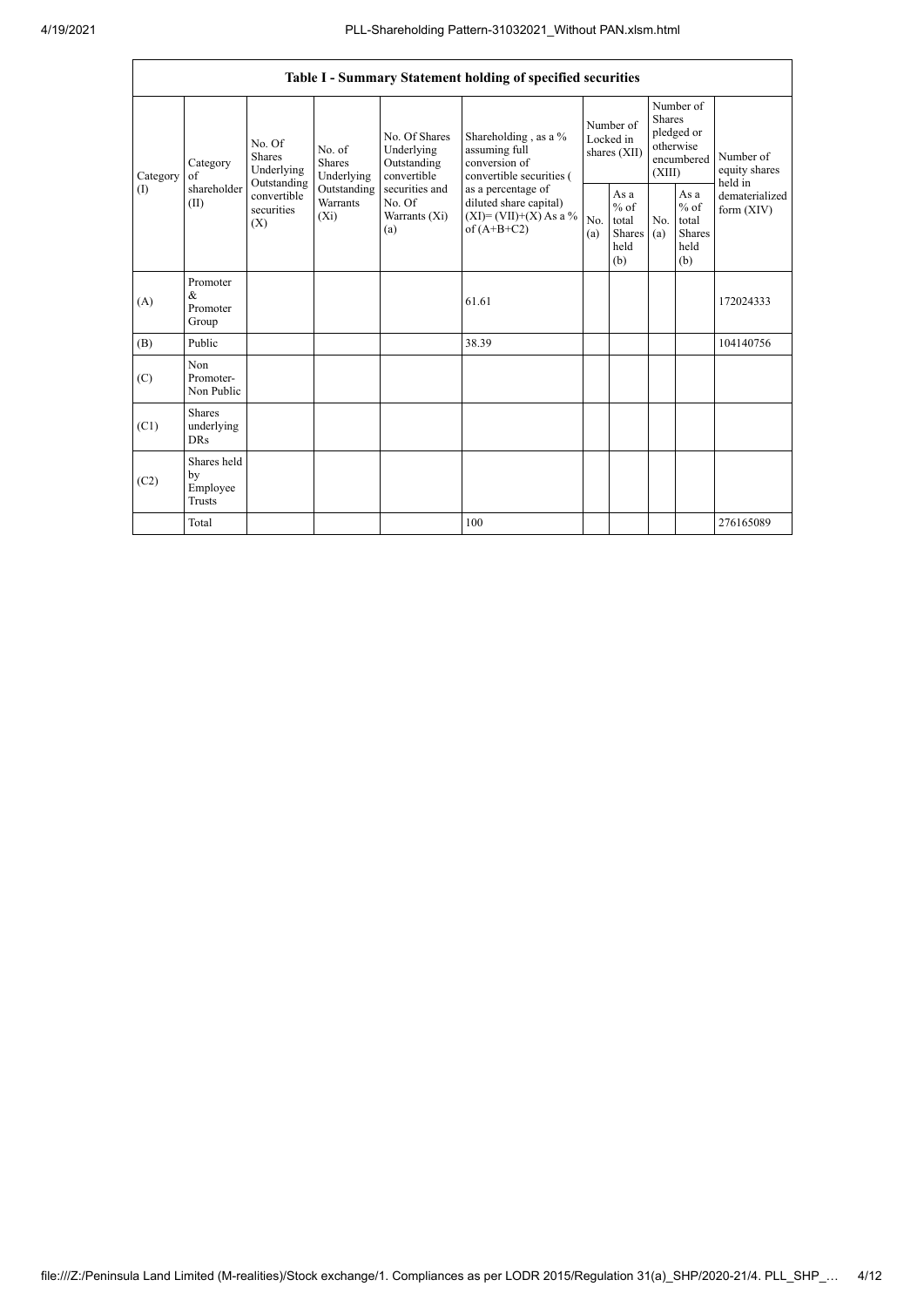| Table II - Statement showing shareholding pattern of the Promoter and Promoter Group           |                                                                                                                     |                                  |                                                  |                                 |                                    |                                                       |                                                  |                                                                  |               |                 |                           |  |
|------------------------------------------------------------------------------------------------|---------------------------------------------------------------------------------------------------------------------|----------------------------------|--------------------------------------------------|---------------------------------|------------------------------------|-------------------------------------------------------|--------------------------------------------------|------------------------------------------------------------------|---------------|-----------------|---------------------------|--|
|                                                                                                |                                                                                                                     |                                  |                                                  | No.<br>Of                       | No. Of                             |                                                       | Shareholding<br>as a % of<br>total no. of        | Number of Voting Rights held in each<br>class of securities (IX) |               |                 |                           |  |
| Sr.                                                                                            | Category &<br>Name of the<br>Shareholders (I)                                                                       | Nos. Of<br>shareholders<br>(III) | No. of<br>fully paid<br>up equity<br>shares held | Partly<br>paid-<br>up           | shares<br>underlying<br>Depository | Total nos.<br>shares held<br>$(VII) =$<br>$(IV)+(V)+$ | shares<br>(calculated<br>as per                  | No of Voting (XIV) Rights                                        |               |                 | Total<br>as a %<br>of     |  |
|                                                                                                |                                                                                                                     |                                  | (IV)                                             | equity<br>shares<br>held<br>(V) | Receipts<br>(VI)                   | (VI)                                                  | SCRR,<br>1957) (VIII)<br>As a % of<br>$(A+B+C2)$ | Class eg: X                                                      | Class<br>eg:y | Total           | Total<br>Voting<br>rights |  |
| A                                                                                              | Table II - Statement showing shareholding pattern of the Promoter and Promoter Group                                |                                  |                                                  |                                 |                                    |                                                       |                                                  |                                                                  |               |                 |                           |  |
| (1)                                                                                            | Indian                                                                                                              |                                  |                                                  |                                 |                                    |                                                       |                                                  |                                                                  |               |                 |                           |  |
| (a)                                                                                            | Individuals/Hindu<br>undivided Family                                                                               | 5                                | 5586110                                          |                                 |                                    | 5586110                                               | $\mathbf{2}$                                     | 5586110                                                          |               | 5586110         | 2                         |  |
| (d)                                                                                            | Any Other<br>(specify)                                                                                              | 5                                | 166438223                                        |                                 |                                    | 166438223                                             | 59.61                                            | 166438223                                                        |               | 166438223       | 59.61                     |  |
| Sub-Total<br>(A)(1)                                                                            |                                                                                                                     | 10                               | 172024333                                        |                                 |                                    | 172024333 61.61                                       |                                                  | 172024333                                                        |               | 172024333 61.61 |                           |  |
| (2)                                                                                            | Foreign                                                                                                             |                                  |                                                  |                                 |                                    |                                                       |                                                  |                                                                  |               |                 |                           |  |
| Total<br>Shareholding<br>of Promoter<br>and<br>Promoter<br>Group $(A)=$<br>$(A)(1)+(A)$<br>(2) |                                                                                                                     | 10                               | 172024333                                        |                                 |                                    | 172024333 61.61                                       |                                                  | 172024333                                                        |               | 172024333       | 61.61                     |  |
| B                                                                                              | Table III - Statement showing shareholding pattern of the Public shareholder                                        |                                  |                                                  |                                 |                                    |                                                       |                                                  |                                                                  |               |                 |                           |  |
| (1)                                                                                            | Institutions                                                                                                        |                                  |                                                  |                                 |                                    |                                                       |                                                  |                                                                  |               |                 |                           |  |
| (a)                                                                                            | Mutual Funds                                                                                                        | $\mathbf{1}$                     | 4795                                             |                                 |                                    | 4795                                                  | $\boldsymbol{0}$                                 | 4795                                                             |               | 4795            | 0                         |  |
| (e)                                                                                            | Foreign Portfolio<br>Investors                                                                                      | $\mathbf{1}$                     | 1238                                             |                                 |                                    | 1238                                                  | $\boldsymbol{0}$                                 | 1238                                                             |               | 1238            | 0                         |  |
| (f)                                                                                            | Financial<br>Institutions/<br>Banks                                                                                 | 15                               | 714464                                           |                                 |                                    | 714464                                                | 0.26                                             | 714464                                                           |               | 714464          | 0.26                      |  |
| (g)                                                                                            | Insurance<br>Companies                                                                                              | 3                                | 4870230                                          |                                 |                                    | 4870230                                               | 1.74                                             | 4870230                                                          |               | 4870230         | 1.74                      |  |
| Sub-Total<br>(B)(1)                                                                            |                                                                                                                     | 20                               | 5590727                                          |                                 |                                    | 5590727                                               | $\overline{c}$                                   | 5590727                                                          |               | 5590727         | 2                         |  |
| (3)                                                                                            | Non-institutions                                                                                                    |                                  |                                                  |                                 |                                    |                                                       |                                                  |                                                                  |               |                 |                           |  |
| (a(i))                                                                                         | Individuals -<br>i.Individual<br>shareholders<br>holding nominal<br>share capital up<br>to Rs. 2 lakhs.             | 48709                            | 61866101                                         |                                 |                                    | 61866101                                              | 22.16                                            | 61866101                                                         |               | 61866101        | 22.16                     |  |
| (a(ii))                                                                                        | Individuals - ii.<br>Individual<br>shareholders<br>holding nominal<br>share capital in<br>excess of Rs. 2<br>lakhs. | 52                               | 16547025                                         |                                 |                                    | 16547025                                              | 5.93                                             | 16547025                                                         |               | 16547025        | 5.93                      |  |
| (e)                                                                                            | Any Other<br>(specify)                                                                                              | 2389                             | 23173034                                         |                                 |                                    | 23173034                                              | 8.3                                              | 23173034                                                         |               | 23173034        | 8.3                       |  |
| Sub-Total<br>(B)(3)                                                                            |                                                                                                                     | 51150                            | 101586160                                        |                                 |                                    | 101586160                                             | 36.38                                            | 101586160                                                        |               | 101586160       | 36.38                     |  |
| <b>Total Public</b><br>Shareholding<br>$(B)=(B)(1)+$<br>$(B)(2)+(B)$<br>(3)                    |                                                                                                                     | 51170                            | 107176887                                        |                                 |                                    | 107176887                                             | 38.39                                            | 107176887                                                        |               | 107176887       | 38.39                     |  |
| $\mathbf C$                                                                                    | Table IV - Statement showing shareholding pattern of the Non Promoter- Non Public shareholder                       |                                  |                                                  |                                 |                                    |                                                       |                                                  |                                                                  |               |                 |                           |  |
| Total (<br>$A+B+C2$ )                                                                          |                                                                                                                     | 51180                            | 279201220                                        |                                 |                                    | 279201220                                             | 100                                              | 279201220                                                        |               | 279201220       | 100                       |  |
| Total<br>$(A+B+C)$                                                                             |                                                                                                                     | 51180                            | 279201220                                        |                                 |                                    | 279201220 100                                         |                                                  | 279201220                                                        |               | 279201220 100   |                           |  |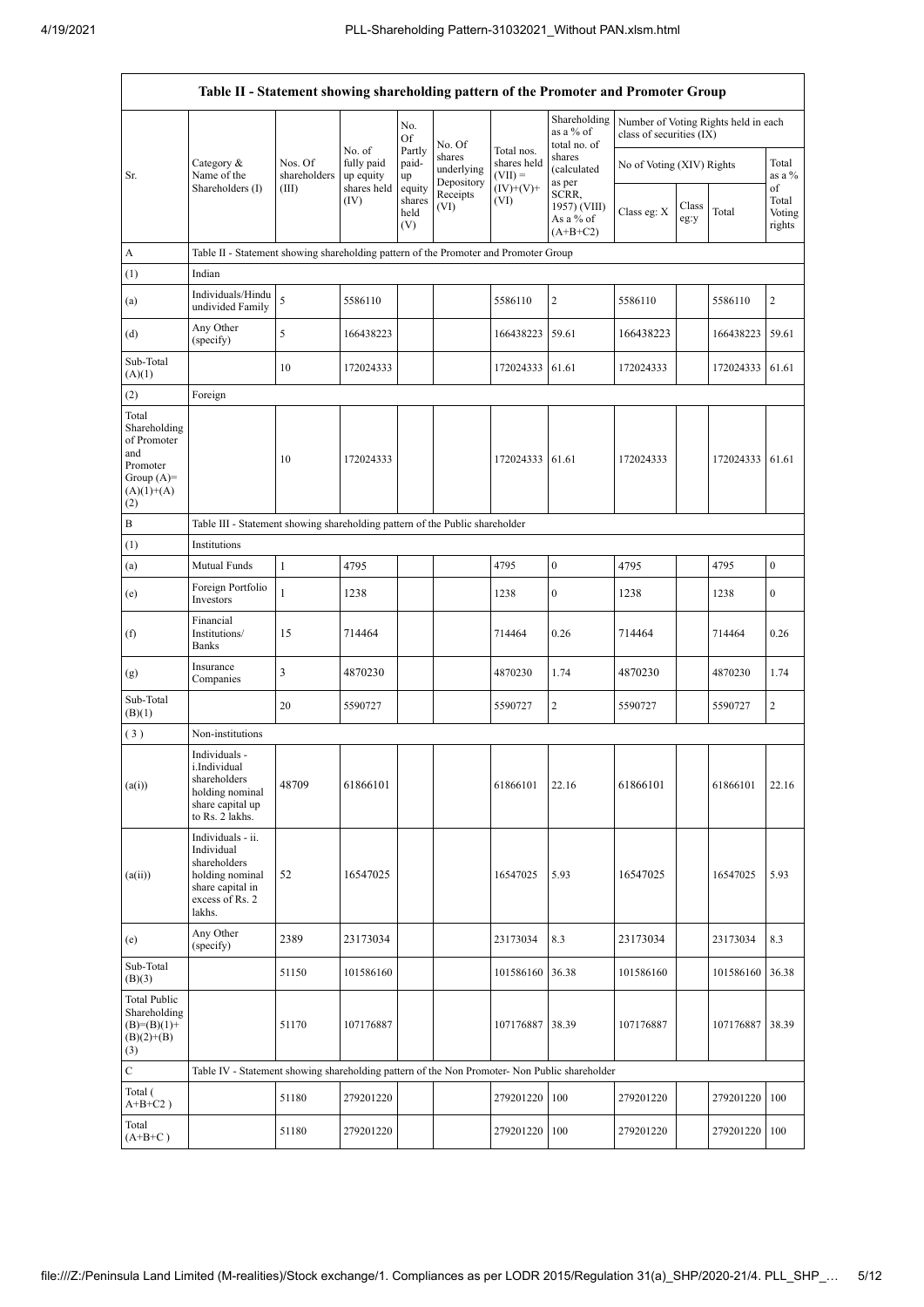|                                                                                         |                                                                                               |                                       |                                                           | Table II - Statement showing shareholding pattern of the Promoter and Promoter Group |                                                             |  |                                                                        |                                                         |                                       |  |
|-----------------------------------------------------------------------------------------|-----------------------------------------------------------------------------------------------|---------------------------------------|-----------------------------------------------------------|--------------------------------------------------------------------------------------|-------------------------------------------------------------|--|------------------------------------------------------------------------|---------------------------------------------------------|---------------------------------------|--|
| Sr.                                                                                     | No. Of<br><b>Shares</b><br>Underlying<br>Outstanding                                          | No. of<br><b>Shares</b><br>Underlying | No. Of Shares<br>Underlying<br>Outstanding<br>convertible | Shareholding, as a %<br>assuming full conversion of<br>convertible securities (as a  | Number of<br>Locked in<br>shares (XII)                      |  | Number of<br>Shares<br>pledged or<br>otherwise<br>encumbered<br>(XIII) |                                                         | Number of<br>equity shares<br>held in |  |
|                                                                                         | convertible<br>securities<br>(X)                                                              | Outstanding<br>Warrants<br>$(X_i)$    | securities and<br>No. Of Warrants<br>$(X_i)(a)$           | percentage of diluted share<br>capital) $(XI) = (VII)+(X) As$<br>a % of $(A+B+C2)$   | As a<br>$%$ of<br>No. total<br>Shares<br>(a)<br>held<br>(b) |  | No.<br>(a)                                                             | As a<br>$%$ of<br>total<br><b>Shares</b><br>held<br>(b) | dematerialized<br>form $(XIV)$        |  |
| A                                                                                       |                                                                                               |                                       |                                                           | Table II - Statement showing shareholding pattern of the Promoter and Promoter Group |                                                             |  |                                                                        |                                                         |                                       |  |
| (1)                                                                                     | Indian                                                                                        |                                       |                                                           |                                                                                      |                                                             |  |                                                                        |                                                         |                                       |  |
| (a)                                                                                     |                                                                                               |                                       |                                                           | $\overline{2}$                                                                       |                                                             |  |                                                                        |                                                         | 5586110                               |  |
| (d)                                                                                     |                                                                                               |                                       |                                                           | 59.61                                                                                |                                                             |  |                                                                        |                                                         | 166438223                             |  |
| Sub-Total (A)<br>(1)                                                                    |                                                                                               |                                       |                                                           | 61.61                                                                                |                                                             |  |                                                                        |                                                         | 172024333                             |  |
| (2)                                                                                     | Foreign                                                                                       |                                       |                                                           |                                                                                      |                                                             |  |                                                                        |                                                         |                                       |  |
| Total<br>Shareholding<br>of Promoter<br>and Promoter<br>Group $(A)=$<br>$(A)(1)+(A)(2)$ |                                                                                               |                                       |                                                           | 61.61                                                                                |                                                             |  |                                                                        |                                                         | 172024333                             |  |
| B                                                                                       |                                                                                               |                                       |                                                           | Table III - Statement showing shareholding pattern of the Public shareholder         |                                                             |  |                                                                        |                                                         |                                       |  |
| (1)                                                                                     | Institutions                                                                                  |                                       |                                                           |                                                                                      |                                                             |  |                                                                        |                                                         |                                       |  |
| (a)                                                                                     |                                                                                               |                                       |                                                           | $\boldsymbol{0}$                                                                     |                                                             |  |                                                                        |                                                         | $\mathbf{0}$                          |  |
| (e)                                                                                     |                                                                                               |                                       |                                                           | $\mathbf{0}$                                                                         |                                                             |  |                                                                        |                                                         | 1238                                  |  |
| (f)                                                                                     |                                                                                               |                                       |                                                           | 0.26                                                                                 |                                                             |  |                                                                        |                                                         | 696954                                |  |
| (g)                                                                                     |                                                                                               |                                       |                                                           | 1.74                                                                                 |                                                             |  |                                                                        |                                                         | 4870230                               |  |
| $Sub-Total(B)$<br>(1)                                                                   |                                                                                               |                                       |                                                           | $\overline{2}$                                                                       |                                                             |  |                                                                        |                                                         | 5568422                               |  |
| (3)                                                                                     | Non-institutions                                                                              |                                       |                                                           |                                                                                      |                                                             |  |                                                                        |                                                         |                                       |  |
| (a(i))                                                                                  |                                                                                               |                                       |                                                           | 22.16                                                                                |                                                             |  |                                                                        |                                                         | 59206126                              |  |
| (a(ii))                                                                                 |                                                                                               |                                       |                                                           | 5.93                                                                                 |                                                             |  |                                                                        |                                                         | 16278360                              |  |
| (e)                                                                                     |                                                                                               |                                       |                                                           | 8.3                                                                                  |                                                             |  |                                                                        |                                                         | 23087848                              |  |
| Sub-Total $(B)$<br>(3)                                                                  |                                                                                               |                                       |                                                           | 36.38                                                                                |                                                             |  |                                                                        |                                                         | 98572334                              |  |
| <b>Total Public</b><br>Shareholding<br>$(B)=(B)(1)+$<br>$(B)(2)+(B)(3)$                 |                                                                                               |                                       |                                                           | 38.39                                                                                |                                                             |  |                                                                        |                                                         | 104140756                             |  |
| $\mathbf C$                                                                             | Table IV - Statement showing shareholding pattern of the Non Promoter- Non Public shareholder |                                       |                                                           |                                                                                      |                                                             |  |                                                                        |                                                         |                                       |  |
| Total (<br>$A+B+C2$ )                                                                   |                                                                                               |                                       |                                                           | 100                                                                                  |                                                             |  |                                                                        |                                                         | 276165089                             |  |
| Total (A+B+C                                                                            |                                                                                               |                                       |                                                           | 100                                                                                  |                                                             |  |                                                                        |                                                         | 276165089                             |  |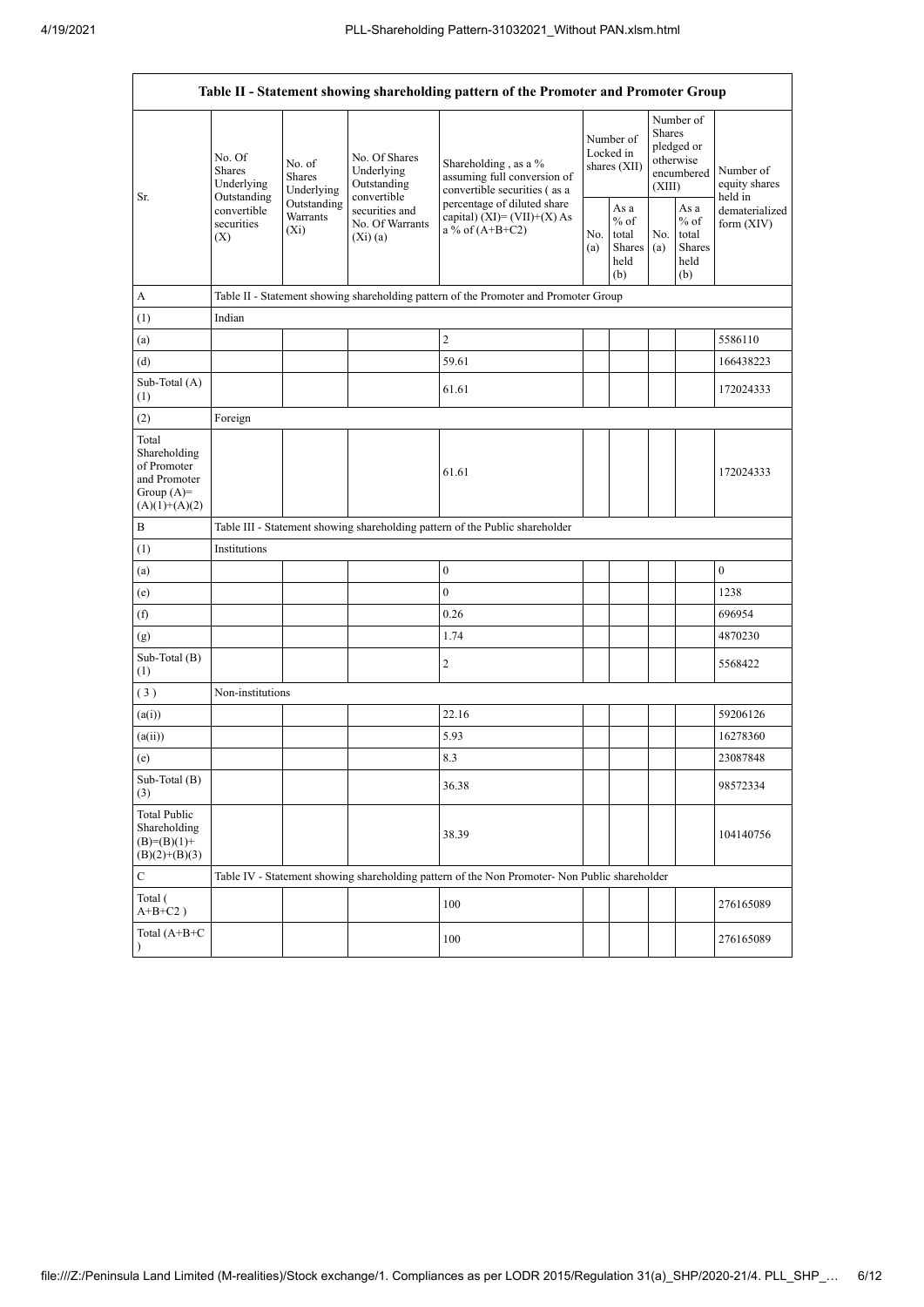|                                                                                                                                                                                            | <b>Individuals/Hindu undivided Family</b> |                         |                                |                                             |                             |                          |  |  |  |  |  |  |  |  |
|--------------------------------------------------------------------------------------------------------------------------------------------------------------------------------------------|-------------------------------------------|-------------------------|--------------------------------|---------------------------------------------|-----------------------------|--------------------------|--|--|--|--|--|--|--|--|
| Searial No.                                                                                                                                                                                | $\mathbf{1}$                              | $\overline{c}$          | $\overline{\mathbf{3}}$        | $\overline{4}$                              | 5                           |                          |  |  |  |  |  |  |  |  |
| Name of the<br>Shareholders (I)                                                                                                                                                            | Urvi<br>Piramal A                         | Rajeev Ashok<br>Piramal | <b>NANDAN ASHOK</b><br>PIRAMAL | <b>HARSHVARDHAN</b><br><b>ASHOK PIRAMAL</b> | KALPANA<br><b>SINGHANIA</b> | Click here to<br>go back |  |  |  |  |  |  |  |  |
| PAN(II)                                                                                                                                                                                    |                                           |                         |                                |                                             |                             | Total                    |  |  |  |  |  |  |  |  |
| No. of fully paid<br>up equity shares<br>held $(IV)$                                                                                                                                       | 2792015                                   | 921365                  | 921365                         | 921365                                      | 30000                       | 5586110                  |  |  |  |  |  |  |  |  |
| No. Of Partly paid-<br>up equity shares<br>held (V)                                                                                                                                        |                                           |                         |                                |                                             |                             |                          |  |  |  |  |  |  |  |  |
| No. Of shares<br>underlying<br>Depository<br>Receipts (VI)                                                                                                                                 |                                           |                         |                                |                                             |                             |                          |  |  |  |  |  |  |  |  |
| Total nos. shares<br>held $(VII) = (IV) +$<br>$(V)$ + $(VI)$                                                                                                                               | 2792015                                   | 921365                  | 921365                         | 921365                                      | 30000                       | 5586110                  |  |  |  |  |  |  |  |  |
| Shareholding as a<br>% of total no. of<br>shares (calculated<br>as per SCRR,<br>1957) (VIII) As a<br>% of $(A+B+C2)$                                                                       | $\mathbf{1}$                              | 0.33                    | 0.33                           | 0.33                                        | 0.01                        | 2                        |  |  |  |  |  |  |  |  |
| Number of Voting Rights held in each class of securities (IX)                                                                                                                              |                                           |                         |                                |                                             |                             |                          |  |  |  |  |  |  |  |  |
| Class eg:X                                                                                                                                                                                 | 2792015                                   | 921365                  | 921365                         | 921365                                      | 30000                       | 5586110                  |  |  |  |  |  |  |  |  |
| Class eg:y                                                                                                                                                                                 |                                           |                         |                                |                                             |                             |                          |  |  |  |  |  |  |  |  |
| Total                                                                                                                                                                                      | 2792015                                   | 921365                  | 921365                         | 921365                                      | 30000                       | 5586110                  |  |  |  |  |  |  |  |  |
| Total as a % of<br>Total Voting rights                                                                                                                                                     | 1                                         | 0.33                    | 0.33                           | 0.33                                        | 0.01                        | $\overline{c}$           |  |  |  |  |  |  |  |  |
| No. Of Shares<br>Underlying<br>Outstanding<br>convertible<br>securities $(X)$                                                                                                              |                                           |                         |                                |                                             |                             |                          |  |  |  |  |  |  |  |  |
| No. of Shares<br>Underlying<br>Outstanding<br>Warrants (Xi)                                                                                                                                |                                           |                         |                                |                                             |                             |                          |  |  |  |  |  |  |  |  |
| No. Of Shares<br>Underlying<br>Outstanding<br>convertible<br>securities and No.<br>Of Warrants (Xi)<br>(a)                                                                                 |                                           |                         |                                |                                             |                             |                          |  |  |  |  |  |  |  |  |
| Shareholding, as a<br>% assuming full<br>conversion of<br>convertible<br>securities (as a<br>percentage of<br>diluted share<br>capital) $(XI)=$<br>$(VII)+(Xi)(a)$ As a<br>% of $(A+B+C2)$ | 1                                         | 0.33                    | 0.33                           | 0.33                                        | 0.01                        | 2                        |  |  |  |  |  |  |  |  |
| Number of Locked in shares (XII)                                                                                                                                                           |                                           |                         |                                |                                             |                             |                          |  |  |  |  |  |  |  |  |
| No. (a)<br>As a % of total                                                                                                                                                                 |                                           |                         |                                |                                             |                             |                          |  |  |  |  |  |  |  |  |
| Shares held (b)<br>Number of Shares pledged or otherwise encumbered (XIII)                                                                                                                 |                                           |                         |                                |                                             |                             |                          |  |  |  |  |  |  |  |  |
| No. (a)                                                                                                                                                                                    |                                           |                         |                                |                                             |                             |                          |  |  |  |  |  |  |  |  |
| As a % of total<br>Shares held (b)                                                                                                                                                         |                                           |                         |                                |                                             |                             |                          |  |  |  |  |  |  |  |  |
| Number of equity<br>shares held in<br>dematerialized<br>form $(XIV)$                                                                                                                       | 2792015                                   | 921365                  | 921365                         | 921365                                      | 30000                       | 5586110                  |  |  |  |  |  |  |  |  |
| Reason for not providing PAN                                                                                                                                                               |                                           |                         |                                |                                             |                             |                          |  |  |  |  |  |  |  |  |
| Reason for not<br>providing PAN                                                                                                                                                            |                                           |                         |                                |                                             |                             |                          |  |  |  |  |  |  |  |  |
| Shareholder type                                                                                                                                                                           | Promoter                                  | Promoter                | Promoter                       | Promoter                                    | Promoter Group              |                          |  |  |  |  |  |  |  |  |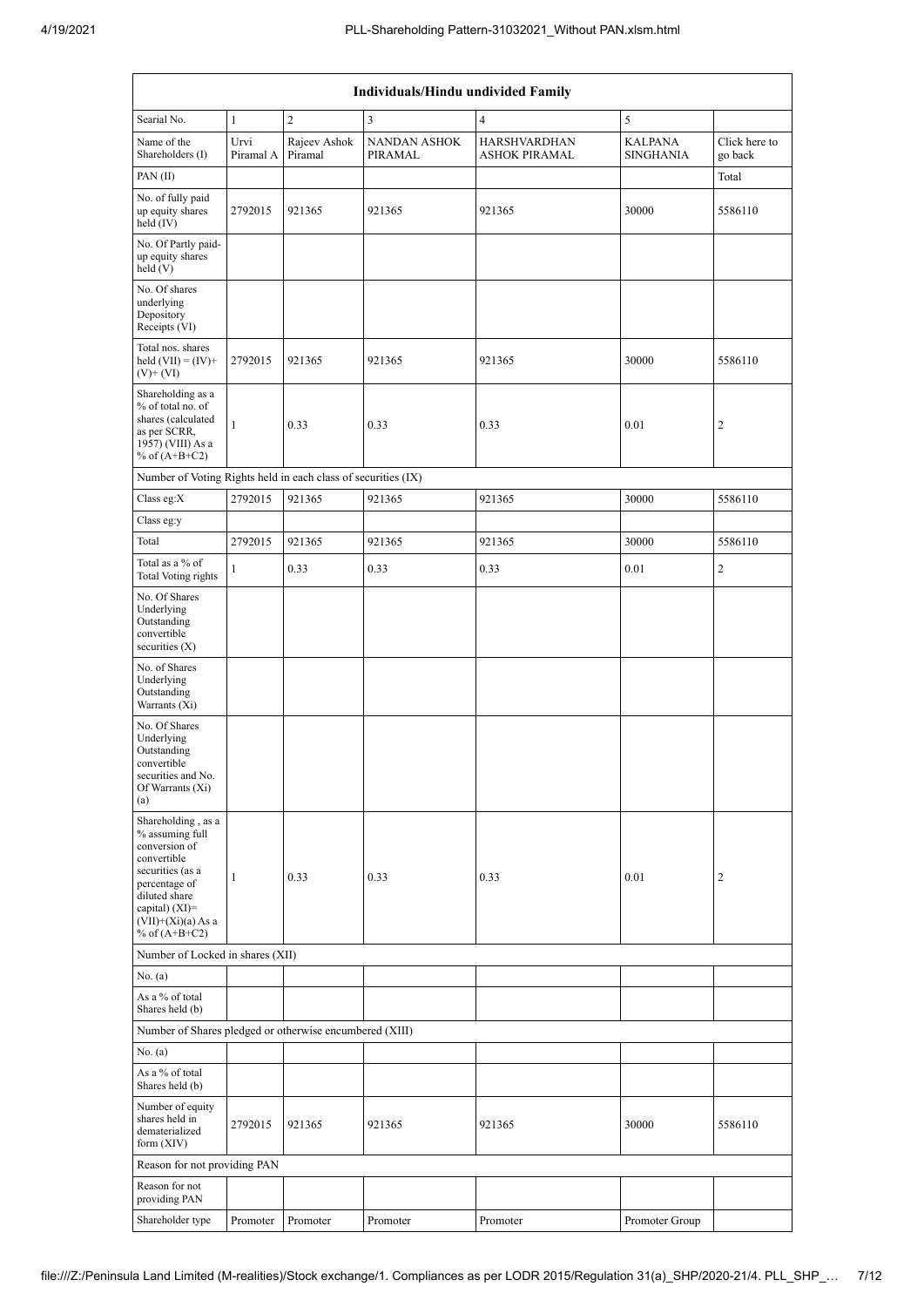|                                                                                                                                                                                        | Any Other (specify)                                                                    |                                                                                   |                                                                        |                                                               |                                                                                 |                          |  |  |  |  |  |  |  |  |
|----------------------------------------------------------------------------------------------------------------------------------------------------------------------------------------|----------------------------------------------------------------------------------------|-----------------------------------------------------------------------------------|------------------------------------------------------------------------|---------------------------------------------------------------|---------------------------------------------------------------------------------|--------------------------|--|--|--|--|--|--|--|--|
| Searial No.                                                                                                                                                                            | $\mathbf{1}$                                                                           | $\sqrt{2}$                                                                        | 3                                                                      | $\overline{4}$                                                | 5                                                                               |                          |  |  |  |  |  |  |  |  |
| Category                                                                                                                                                                               | Trusts                                                                                 | <b>Trusts</b>                                                                     | Trusts                                                                 | <b>Trusts</b>                                                 | <b>Bodies Corporate</b>                                                         | Click here<br>to go back |  |  |  |  |  |  |  |  |
| Name of the<br>Shareholders (I)                                                                                                                                                        | Ashok Piramal Group Real<br>Estate Trust through its<br>Trustee Ms. Urvi A.<br>Piramal | <b>ANJALI</b><br><b>MODY</b><br><b>FAMILY</b><br><b>PRIVATE</b><br><b>LIMITED</b> | <b>ADITI MODY</b><br><b>FAMILY</b><br><b>PRIVATE</b><br><b>LIMITED</b> | AARTI<br><b>PANDIT</b><br>FAMILY<br>PRIVATE<br><b>LIMITED</b> | <b>POWERJET</b><br><b>CARRIERS AND</b><br><b>TRANSPORTERS</b><br><b>PVT LTD</b> |                          |  |  |  |  |  |  |  |  |
| PAN(II)                                                                                                                                                                                |                                                                                        |                                                                                   |                                                                        |                                                               |                                                                                 | Total                    |  |  |  |  |  |  |  |  |
| No. of the<br>Shareholders (I)                                                                                                                                                         | $\mathbf{1}$                                                                           | $\mathbf{1}$                                                                      | $\mathbf{1}$                                                           | $\mathbf{1}$                                                  | $\mathbf{1}$                                                                    | 5                        |  |  |  |  |  |  |  |  |
| No. of fully paid<br>up equity shares<br>held (IV)                                                                                                                                     | 162410717                                                                              | 1324000                                                                           | 1324000                                                                | 1313092                                                       | 66414                                                                           | 166438223                |  |  |  |  |  |  |  |  |
| No. Of Partly paid-<br>up equity shares<br>held (V)                                                                                                                                    |                                                                                        |                                                                                   |                                                                        |                                                               |                                                                                 |                          |  |  |  |  |  |  |  |  |
| No. Of shares<br>underlying<br>Depository<br>Receipts (VI)                                                                                                                             |                                                                                        |                                                                                   |                                                                        |                                                               |                                                                                 |                          |  |  |  |  |  |  |  |  |
| Total nos. shares<br>held $(VII) = (IV) +$<br>$(V)$ + $(VI)$                                                                                                                           | 162410717                                                                              | 1324000                                                                           | 1324000                                                                | 1313092                                                       | 66414                                                                           | 166438223                |  |  |  |  |  |  |  |  |
| Shareholding as a<br>% of total no. of<br>shares (calculated<br>as per SCRR,<br>1957) (VIII) As a<br>% of $(A+B+C2)$                                                                   | 58.17                                                                                  | 0.47                                                                              | 0.47                                                                   | 0.47                                                          | 0.02                                                                            | 59.61                    |  |  |  |  |  |  |  |  |
|                                                                                                                                                                                        | Number of Voting Rights held in each class of securities (IX)                          |                                                                                   |                                                                        |                                                               |                                                                                 |                          |  |  |  |  |  |  |  |  |
| Class eg: X                                                                                                                                                                            | 162410717                                                                              | 1324000                                                                           | 1324000                                                                | 1313092                                                       | 66414                                                                           | 166438223                |  |  |  |  |  |  |  |  |
| Class eg:y                                                                                                                                                                             |                                                                                        |                                                                                   |                                                                        |                                                               |                                                                                 |                          |  |  |  |  |  |  |  |  |
| Total                                                                                                                                                                                  | 162410717                                                                              | 1324000                                                                           | 1324000                                                                | 1313092                                                       | 66414                                                                           | 166438223                |  |  |  |  |  |  |  |  |
| Total as a % of<br>Total Voting rights                                                                                                                                                 | 58.17                                                                                  | 0.47                                                                              | 0.47                                                                   | 0.47                                                          | 0.02                                                                            | 59.61                    |  |  |  |  |  |  |  |  |
| No. Of Shares<br>Underlying<br>Outstanding<br>convertible<br>securities $(\mathbf{X})$                                                                                                 |                                                                                        |                                                                                   |                                                                        |                                                               |                                                                                 |                          |  |  |  |  |  |  |  |  |
| No. of Shares<br>Underlying<br>Outstanding<br>Warrants (Xi)                                                                                                                            |                                                                                        |                                                                                   |                                                                        |                                                               |                                                                                 |                          |  |  |  |  |  |  |  |  |
| No. Of Shares<br>Underlying<br>Outstanding<br>convertible<br>securities and No.<br>Of Warrants (Xi)<br>(a)                                                                             |                                                                                        |                                                                                   |                                                                        |                                                               |                                                                                 |                          |  |  |  |  |  |  |  |  |
| Shareholding, as a<br>% assuming full<br>conversion of<br>convertible<br>securities (as a<br>percentage of<br>diluted share<br>capital) $(XI)=$<br>$(VII)+(X)$ As a %<br>of $(A+B+C2)$ | 58.17                                                                                  | 0.47                                                                              | 0.47                                                                   | 0.47                                                          | 0.02                                                                            | 59.61                    |  |  |  |  |  |  |  |  |
| Number of Locked in shares (XII)                                                                                                                                                       |                                                                                        |                                                                                   |                                                                        |                                                               |                                                                                 |                          |  |  |  |  |  |  |  |  |
| No. (a)                                                                                                                                                                                |                                                                                        |                                                                                   |                                                                        |                                                               |                                                                                 |                          |  |  |  |  |  |  |  |  |
| As a % of total<br>Shares held (b)                                                                                                                                                     |                                                                                        |                                                                                   |                                                                        |                                                               |                                                                                 |                          |  |  |  |  |  |  |  |  |
|                                                                                                                                                                                        | Number of Shares pledged or otherwise encumbered (XIII)                                |                                                                                   |                                                                        |                                                               |                                                                                 |                          |  |  |  |  |  |  |  |  |
| No. (a)                                                                                                                                                                                |                                                                                        |                                                                                   |                                                                        |                                                               |                                                                                 |                          |  |  |  |  |  |  |  |  |
| As a % of total<br>Shares held (b)                                                                                                                                                     |                                                                                        |                                                                                   |                                                                        |                                                               |                                                                                 |                          |  |  |  |  |  |  |  |  |
| Number of equity<br>shares held in                                                                                                                                                     | 162410717                                                                              | 1324000                                                                           | 1324000                                                                | 1313092                                                       | 66414                                                                           | 166438223                |  |  |  |  |  |  |  |  |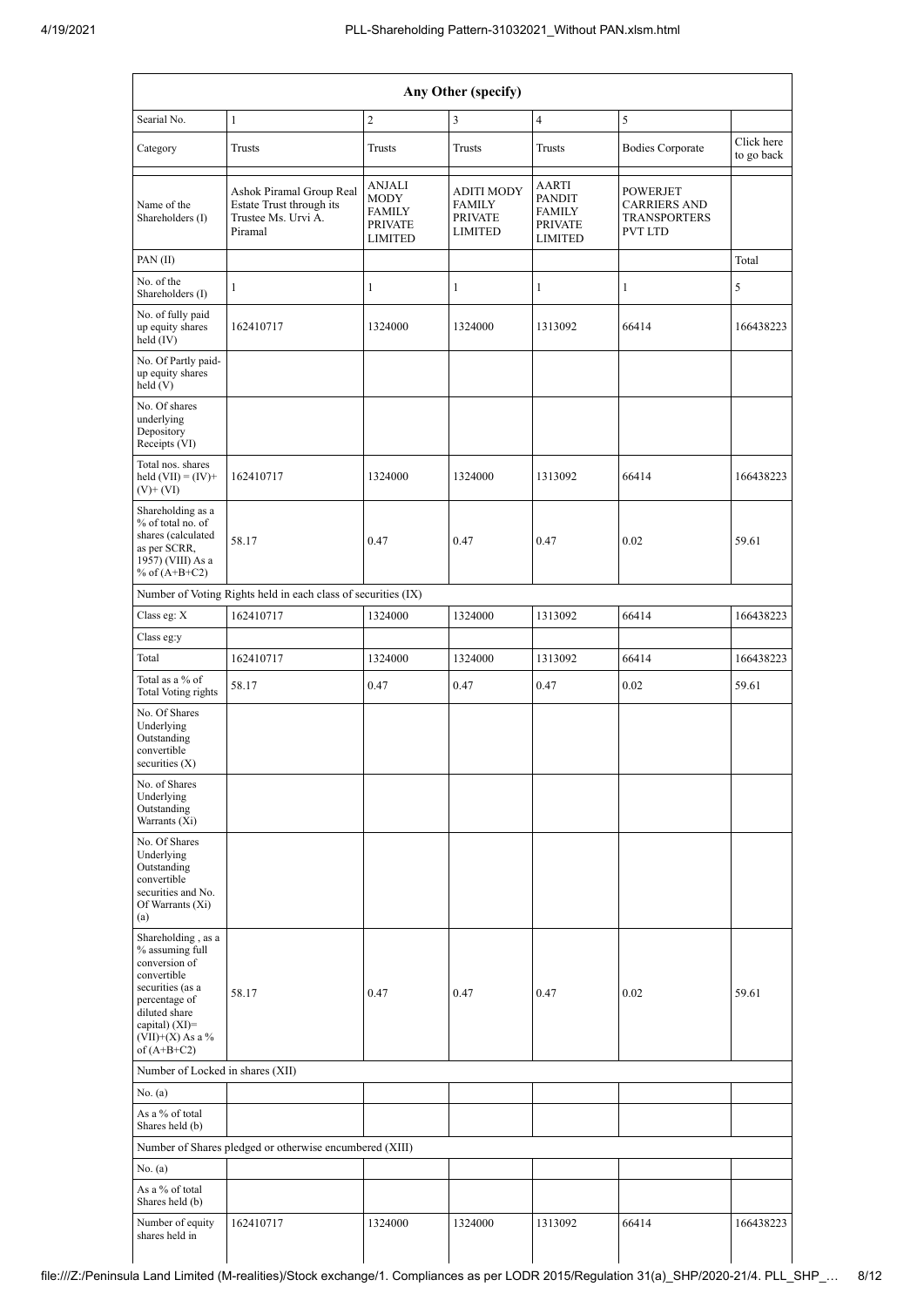## 4/19/2021 PLL-Shareholding Pattern-31032021\_Without PAN.xlsm.html

| dematerialized<br>form $(XIV)$  |          |                |                   |                               |  |
|---------------------------------|----------|----------------|-------------------|-------------------------------|--|
| Reason for not providing PAN    |          |                |                   |                               |  |
| Reason for not<br>providing PAN |          |                |                   |                               |  |
| Shareholder type                | Promoter | Promoter Group | Promoter<br>Group | Promoter Group Promoter Group |  |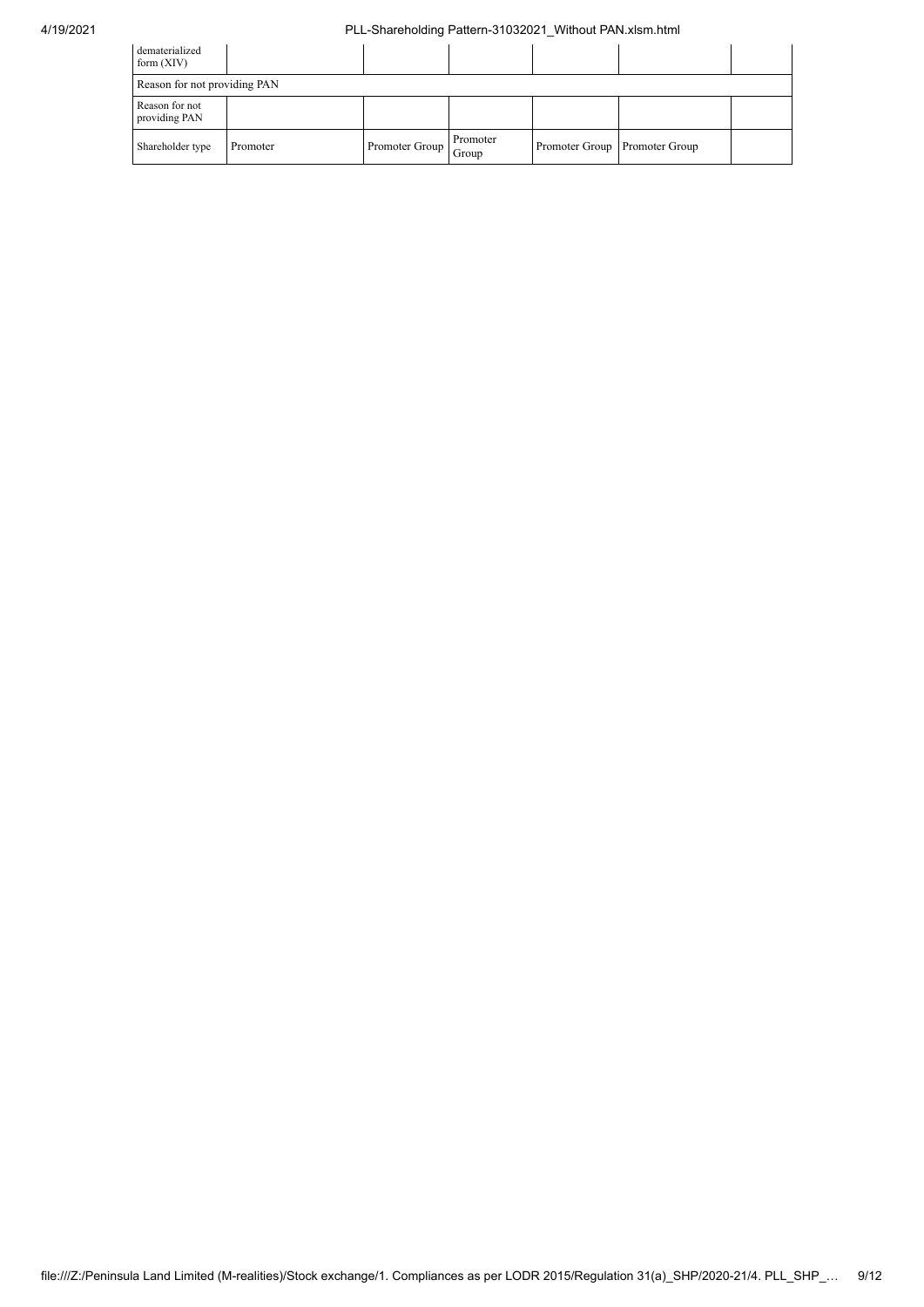| Any Other (specify)                                                                                                                                                                  |              |                |                            |                     |                                     |                                           |                              |  |  |  |  |  |
|--------------------------------------------------------------------------------------------------------------------------------------------------------------------------------------|--------------|----------------|----------------------------|---------------------|-------------------------------------|-------------------------------------------|------------------------------|--|--|--|--|--|
| Searial No.                                                                                                                                                                          | $\mathbf{1}$ | $\overline{c}$ | 3                          | $\overline{4}$      | 5                                   | 6                                         | $\overline{7}$               |  |  |  |  |  |
| Category                                                                                                                                                                             | <b>IEPF</b>  | LLP            | <b>Bodies</b><br>Corporate | Clearing<br>Members | Director or<br>Director's Relatives | Director or Director's<br>Relatives       | Non-Resident<br>Indian (NRI) |  |  |  |  |  |
| Category / More<br>than 1 percentage                                                                                                                                                 | Category     | Category       | Category                   | Category            | Category                            | More than 1 percentage of<br>shareholding | Category                     |  |  |  |  |  |
| Name of the<br>Shareholders (I)                                                                                                                                                      |              |                |                            |                     |                                     | <b>SUNITA MAHESH</b><br><b>GUPTA</b>      |                              |  |  |  |  |  |
| PAN(II)                                                                                                                                                                              |              |                |                            |                     |                                     |                                           |                              |  |  |  |  |  |
| No. of the<br>Shareholders (I)                                                                                                                                                       | 1            | 15             | 348                        | 132                 | 5                                   | 1                                         | 380                          |  |  |  |  |  |
| No. of fully paid<br>up equity shares<br>held (IV)                                                                                                                                   | 2242245      | 82292          | 7218279                    | 1804131             | 5482196                             | 3220401                                   | 1541977                      |  |  |  |  |  |
| No. Of Partly paid-<br>up equity shares<br>held(V)                                                                                                                                   |              |                |                            |                     |                                     |                                           |                              |  |  |  |  |  |
| No. Of shares<br>underlying<br>Depository<br>Receipts (VI)                                                                                                                           |              |                |                            |                     |                                     |                                           |                              |  |  |  |  |  |
| Total nos. shares<br>held $(VII) = (IV) +$<br>$(V)$ + $(VI)$                                                                                                                         | 2242245      | 82292          | 7218279                    | 1804131             | 5482196                             | 3220401                                   | 1541977                      |  |  |  |  |  |
| Shareholding as a<br>% of total no. of<br>shares (calculated<br>as per SCRR,<br>1957) (VIII) As a<br>% of $(A+B+C2)$                                                                 | 0.8          | 0.03           | 2.59                       | 0.65                | 1.96                                | 1.15                                      | 0.55                         |  |  |  |  |  |
| Number of Voting Rights held in each class of securities (IX)                                                                                                                        |              |                |                            |                     |                                     |                                           |                              |  |  |  |  |  |
| Class eg: X                                                                                                                                                                          | 2242245      | 82292          | 7218279                    | 1804131             | 5482196                             | 3220401                                   | 1541977                      |  |  |  |  |  |
| Class eg:y                                                                                                                                                                           |              |                |                            |                     |                                     |                                           |                              |  |  |  |  |  |
| Total                                                                                                                                                                                | 2242245      | 82292          | 7218279                    | 1804131             | 5482196                             | 3220401                                   | 1541977                      |  |  |  |  |  |
| Total as a % of<br>Total Voting rights                                                                                                                                               | 0.8          | 0.03           | 2.59                       | 0.65                | 1.96                                | 1.15                                      | 0.55                         |  |  |  |  |  |
| No. Of Shares<br>Underlying<br>Outstanding<br>convertible<br>securities $(X)$                                                                                                        |              |                |                            |                     |                                     |                                           |                              |  |  |  |  |  |
| No. of Shares<br>Underlying<br>Outstanding<br>Warrants (Xi)                                                                                                                          |              |                |                            |                     |                                     |                                           |                              |  |  |  |  |  |
| No. Of Shares<br>Underlying<br>Outstanding<br>convertible<br>securities and No.<br>Of Warrants (Xi)<br>(a)                                                                           |              |                |                            |                     |                                     |                                           |                              |  |  |  |  |  |
| Shareholding, as a<br>% assuming full<br>conversion of<br>convertible<br>securities (as a<br>percentage of<br>diluted share<br>capital) (XI)=<br>$(VII)+(X)$ As a %<br>of $(A+B+C2)$ | 0.8          | 0.03           | 2.59                       | 0.65                | 1.96                                | 1.15                                      | 0.55                         |  |  |  |  |  |
| Number of Locked in shares (XII)                                                                                                                                                     |              |                |                            |                     |                                     |                                           |                              |  |  |  |  |  |
| No. (a)                                                                                                                                                                              |              |                |                            |                     |                                     |                                           |                              |  |  |  |  |  |
| As a % of total<br>Shares held (b)                                                                                                                                                   |              |                |                            |                     |                                     |                                           |                              |  |  |  |  |  |
| Number of equity<br>shares held in<br>dematerialized<br>form $(XIV)$                                                                                                                 | 2242245      | 82292          | 7170844                    | 1804131             | 5482196                             | 3220401                                   | 1504226                      |  |  |  |  |  |
| Reason for not providing PAN                                                                                                                                                         |              |                |                            |                     |                                     |                                           |                              |  |  |  |  |  |
| Reason for not<br>providing PAN                                                                                                                                                      |              |                |                            |                     |                                     |                                           |                              |  |  |  |  |  |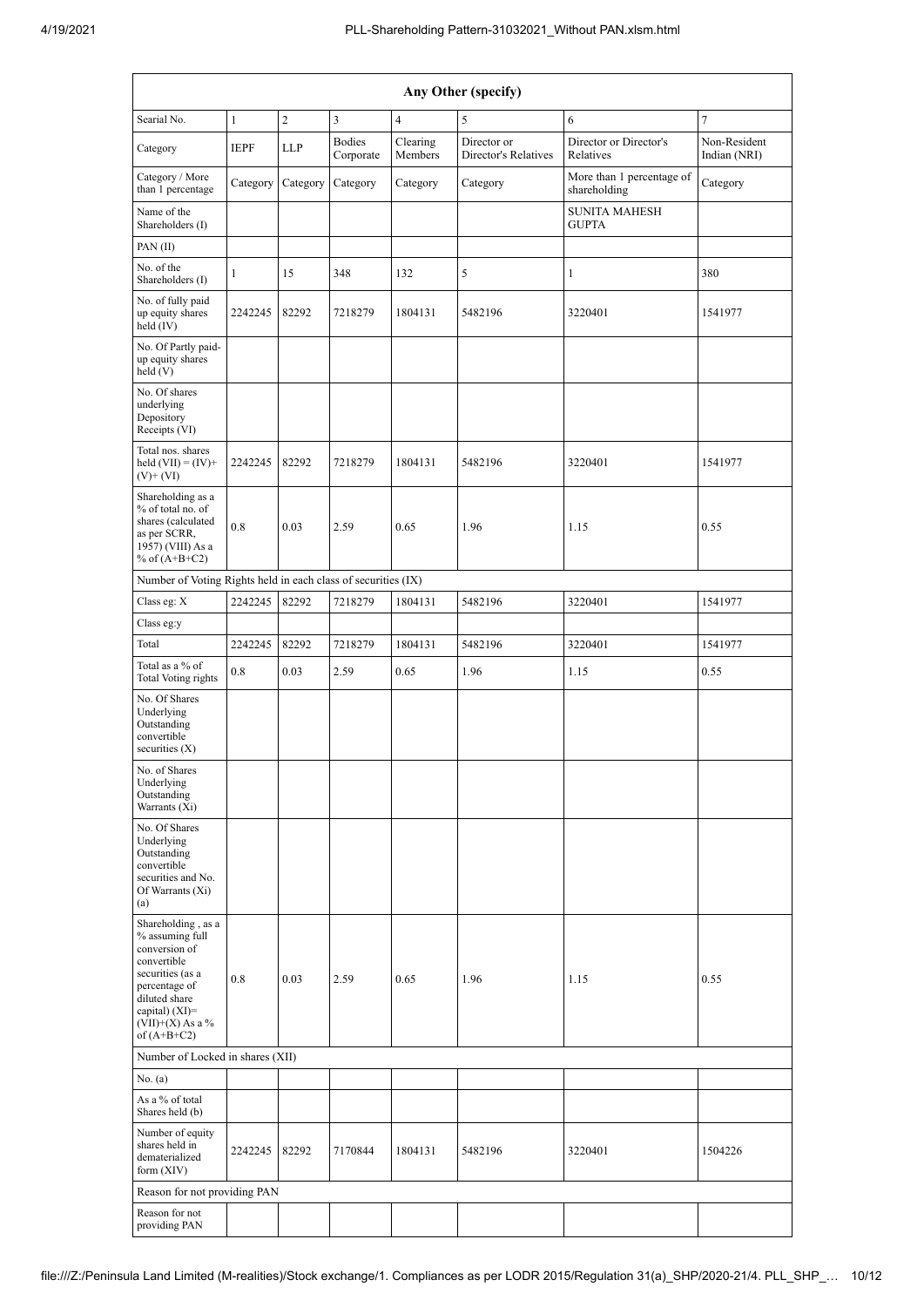| Any Other (specify)                                                                                                                                                                    |                                                               |             |                       |  |  |  |  |  |  |  |  |  |
|----------------------------------------------------------------------------------------------------------------------------------------------------------------------------------------|---------------------------------------------------------------|-------------|-----------------------|--|--|--|--|--|--|--|--|--|
| Searial No.                                                                                                                                                                            | 8                                                             | 9           |                       |  |  |  |  |  |  |  |  |  |
| Category                                                                                                                                                                               | <b>Trusts</b>                                                 | ${\rm HUF}$ |                       |  |  |  |  |  |  |  |  |  |
| Category / More<br>than 1 percentage                                                                                                                                                   | Category                                                      | Category    |                       |  |  |  |  |  |  |  |  |  |
| Name of the<br>Shareholders (I)                                                                                                                                                        |                                                               |             | Click here to go back |  |  |  |  |  |  |  |  |  |
| PAN $(II)$                                                                                                                                                                             |                                                               |             | Total                 |  |  |  |  |  |  |  |  |  |
| No. of the<br>Shareholders (I)                                                                                                                                                         | $\overline{c}$                                                | 1506        | 2389                  |  |  |  |  |  |  |  |  |  |
| No. of fully paid<br>up equity shares<br>held (IV)                                                                                                                                     | 22400                                                         | 4779514     | 23173034              |  |  |  |  |  |  |  |  |  |
| No. Of Partly paid-<br>up equity shares<br>held(V)                                                                                                                                     |                                                               |             |                       |  |  |  |  |  |  |  |  |  |
| No. Of shares<br>underlying<br>Depository<br>Receipts (VI)                                                                                                                             |                                                               |             |                       |  |  |  |  |  |  |  |  |  |
| Total nos. shares<br>held $(VII) = (IV) +$<br>$(V)$ + $(VI)$                                                                                                                           | 22400                                                         | 4779514     | 23173034              |  |  |  |  |  |  |  |  |  |
| Shareholding as a<br>% of total no. of<br>shares (calculated<br>as per SCRR,<br>1957) (VIII) As a<br>% of $(A+B+C2)$                                                                   | 0.01                                                          | 1.71        | 8.3                   |  |  |  |  |  |  |  |  |  |
|                                                                                                                                                                                        | Number of Voting Rights held in each class of securities (IX) |             |                       |  |  |  |  |  |  |  |  |  |
| Class eg: X                                                                                                                                                                            | 22400                                                         | 4779514     | 23173034              |  |  |  |  |  |  |  |  |  |
| Class eg:y                                                                                                                                                                             |                                                               |             |                       |  |  |  |  |  |  |  |  |  |
| Total                                                                                                                                                                                  | 22400                                                         | 4779514     | 23173034              |  |  |  |  |  |  |  |  |  |
| Total as a % of<br>Total Voting rights                                                                                                                                                 | 0.01                                                          | 1.71        | 8.3                   |  |  |  |  |  |  |  |  |  |
| No. Of Shares<br>Underlying<br>Outstanding<br>convertible<br>securities $(X)$                                                                                                          |                                                               |             |                       |  |  |  |  |  |  |  |  |  |
| No. of Shares<br>Underlying<br>Outstanding<br>Warrants (Xi)                                                                                                                            |                                                               |             |                       |  |  |  |  |  |  |  |  |  |
| No. Of Shares<br>Underlying<br>Outstanding<br>convertible<br>securities and No.<br>Of Warrants (Xi)<br>(a)                                                                             |                                                               |             |                       |  |  |  |  |  |  |  |  |  |
| Shareholding, as a<br>% assuming full<br>conversion of<br>convertible<br>securities (as a<br>percentage of<br>diluted share<br>capital) $(XI)=$<br>$(VII)+(X)$ As a %<br>of $(A+B+C2)$ | 0.01                                                          | 1.71        | 8.3                   |  |  |  |  |  |  |  |  |  |
| Number of Locked in shares (XII)                                                                                                                                                       |                                                               |             |                       |  |  |  |  |  |  |  |  |  |
| No. (a)                                                                                                                                                                                |                                                               |             |                       |  |  |  |  |  |  |  |  |  |
| As a % of total<br>Shares held (b)                                                                                                                                                     |                                                               |             |                       |  |  |  |  |  |  |  |  |  |
| Number of equity<br>shares held in<br>dematerialized<br>form $(XIV)$                                                                                                                   | 22400                                                         | 4779514     | 23087848              |  |  |  |  |  |  |  |  |  |
| Reason for not providing PAN                                                                                                                                                           |                                                               |             |                       |  |  |  |  |  |  |  |  |  |
| Reason for not<br>providing PAN                                                                                                                                                        |                                                               |             |                       |  |  |  |  |  |  |  |  |  |